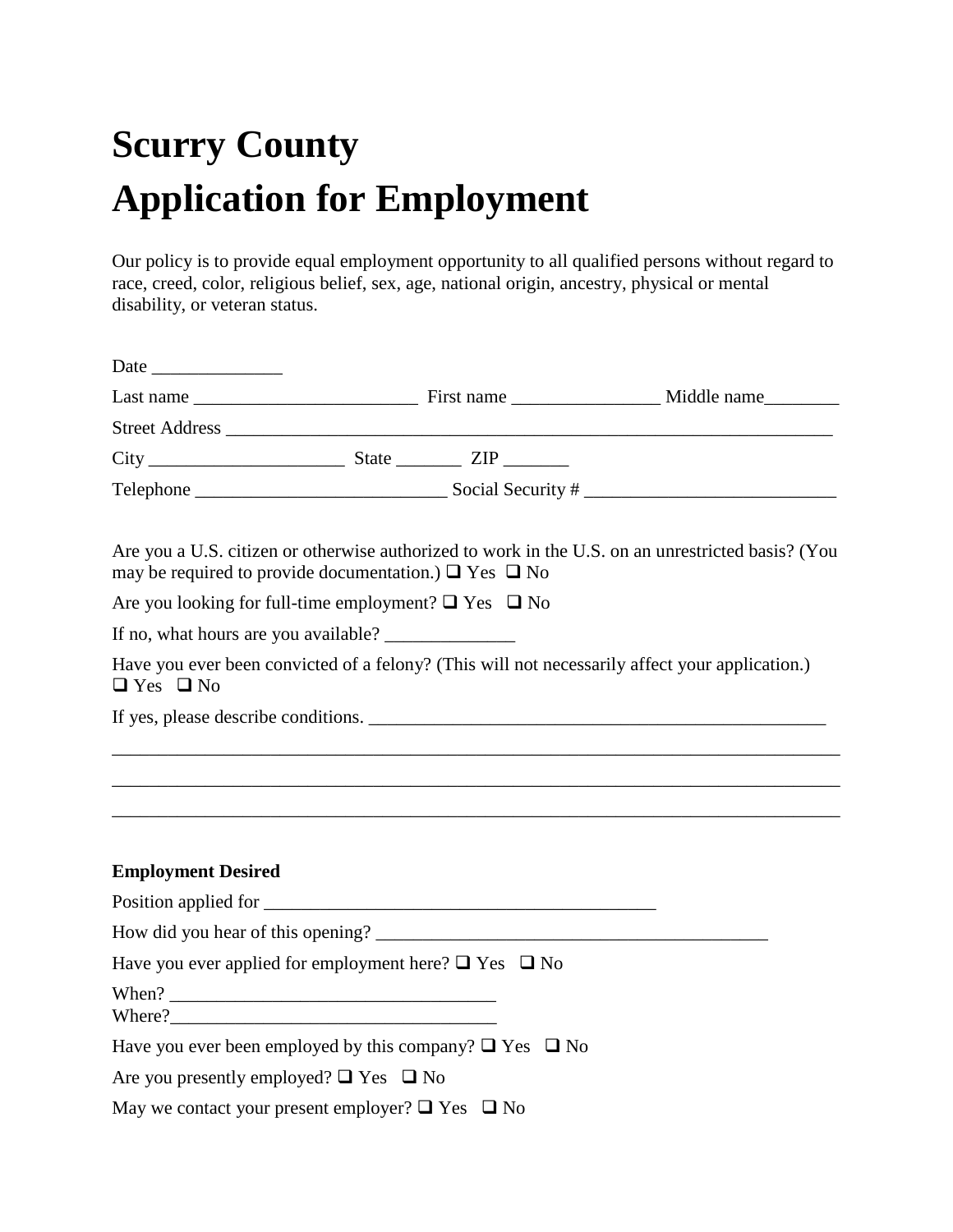| Are you available for full-time work? $\Box$ Yes $\Box$ No |
|------------------------------------------------------------|
| Are you available for part-time work? $\Box$ Yes $\Box$ No |
| Will you relocate? $\Box$ Yes $\Box$ No                    |
|                                                            |
|                                                            |
|                                                            |
|                                                            |
|                                                            |
|                                                            |

\_\_\_\_\_\_\_\_\_\_\_\_\_\_\_\_\_\_\_\_\_\_\_\_\_\_\_\_\_\_\_\_\_\_\_\_\_\_\_\_\_\_\_\_\_\_\_\_\_\_\_\_\_\_\_\_\_\_\_\_\_\_\_\_\_\_\_\_\_\_\_\_\_\_\_\_\_\_

## **Education**

|                                      | School Name and Location                                                                            | Year | Major                                                                                                                                                                                                                                | Degree |
|--------------------------------------|-----------------------------------------------------------------------------------------------------|------|--------------------------------------------------------------------------------------------------------------------------------------------------------------------------------------------------------------------------------------|--------|
|                                      |                                                                                                     |      |                                                                                                                                                                                                                                      |        |
|                                      | College <u>and the collection</u>                                                                   |      | <u> Alexandro Alexandro Alexandro Alexandro Alexandro Alexandro Alexandro Alexandro Alexandro Alexandro Alexandro Alexandro Alexandro Alexandro Alexandro Alexandro Alexandro Alexandro Alexandro Alexandro Alexandro Alexandro </u> |        |
|                                      |                                                                                                     |      | <u> Alexandro Alexandro Alexandro Alexandro </u>                                                                                                                                                                                     |        |
|                                      | Post-College                                                                                        |      | <u> Alexandro Alexandro Alexandro Alexandro </u>                                                                                                                                                                                     |        |
|                                      |                                                                                                     |      |                                                                                                                                                                                                                                      |        |
| should consider?                     | In addition to your work history, are there are other skills, qualifications, or experience that we |      |                                                                                                                                                                                                                                      |        |
|                                      | <b>Employment History</b> (Start with most recent employer)                                         |      |                                                                                                                                                                                                                                      |        |
|                                      |                                                                                                     |      |                                                                                                                                                                                                                                      |        |
|                                      |                                                                                                     |      |                                                                                                                                                                                                                                      |        |
|                                      |                                                                                                     |      |                                                                                                                                                                                                                                      |        |
|                                      |                                                                                                     |      |                                                                                                                                                                                                                                      |        |
| May we contact? $\Box$ Yes $\Box$ No |                                                                                                     |      |                                                                                                                                                                                                                                      |        |
|                                      |                                                                                                     |      |                                                                                                                                                                                                                                      |        |
|                                      | ,我们也不能在这里的时候,我们也不能在这里的时候,我们也不能会不能会不能会不能会不能会不能会不能会不能会不能会不能会。""我们的是,我们也不能会不能会不能会不能                    |      |                                                                                                                                                                                                                                      |        |
|                                      |                                                                                                     |      |                                                                                                                                                                                                                                      |        |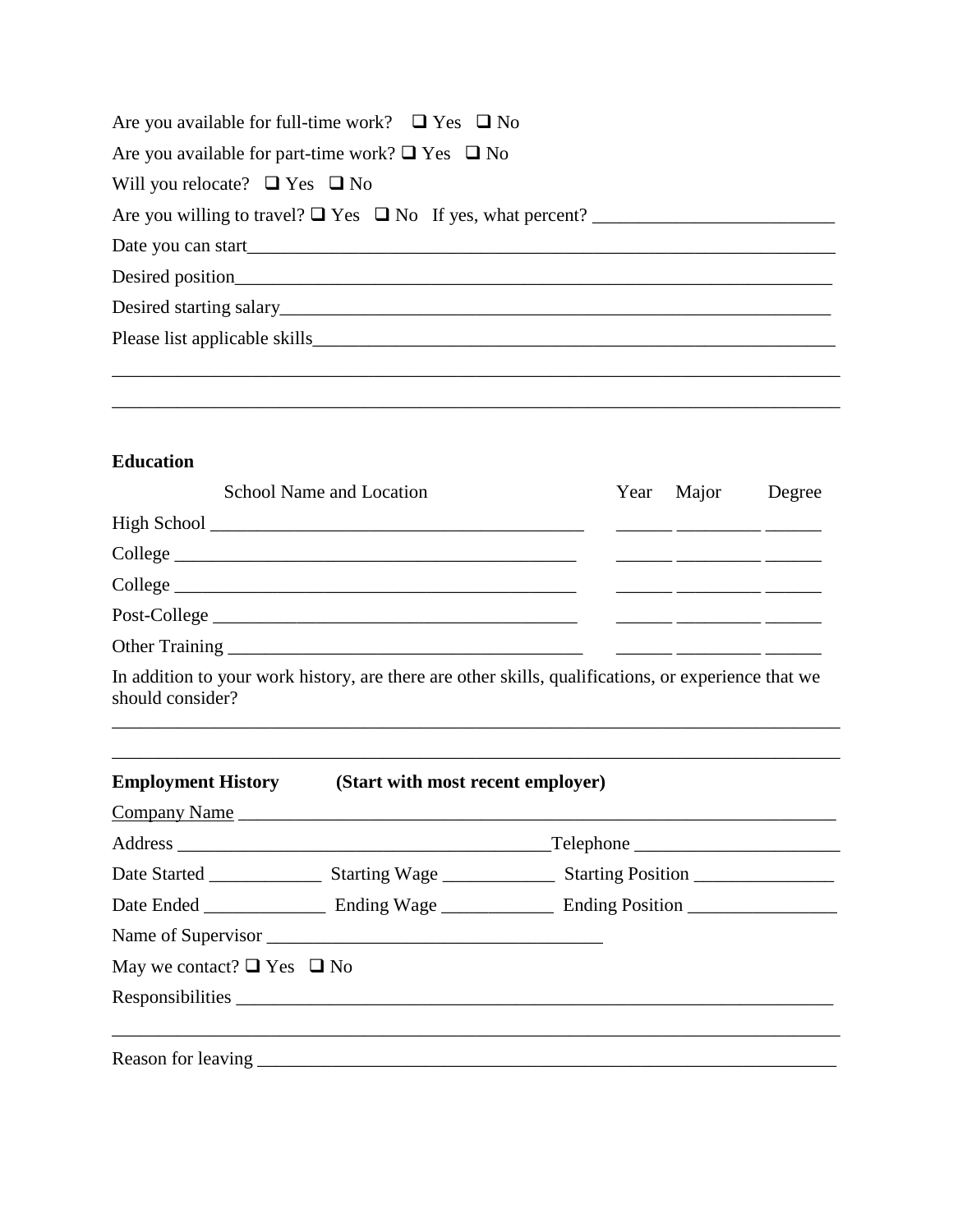|                                      | Company Name |                                                                                                                |  |
|--------------------------------------|--------------|----------------------------------------------------------------------------------------------------------------|--|
|                                      |              |                                                                                                                |  |
|                                      |              |                                                                                                                |  |
|                                      |              |                                                                                                                |  |
|                                      |              |                                                                                                                |  |
| May we contact? $\Box$ Yes $\Box$ No |              |                                                                                                                |  |
|                                      |              |                                                                                                                |  |
|                                      |              | ,我们也不能在这里的时候,我们也不能在这里的时候,我们也不能会在这里,我们也不能会不能会不能会不能会不能会不能会不能会。""我们的是我们的,我们也不能会不能会不                               |  |
|                                      |              | Company Name                                                                                                   |  |
|                                      |              |                                                                                                                |  |
|                                      |              |                                                                                                                |  |
|                                      |              |                                                                                                                |  |
|                                      |              |                                                                                                                |  |
| May we contact? $\Box$ Yes $\Box$ No |              |                                                                                                                |  |
|                                      |              |                                                                                                                |  |
|                                      |              |                                                                                                                |  |
|                                      |              | Company Name                                                                                                   |  |
|                                      |              |                                                                                                                |  |
|                                      |              | Date Started __________________ Starting Wage ____________________ Starting Position _________________________ |  |
|                                      |              | Date Ended _________________ Ending Wage ________________ Ending Position __________________________           |  |
|                                      |              |                                                                                                                |  |
| May we contact? $\Box$ Yes $\Box$ No |              |                                                                                                                |  |
|                                      |              |                                                                                                                |  |
| Reason for leaving                   |              | ,我们也不会有什么。""我们的人,我们也不会有什么?""我们的人,我们也不会有什么?""我们的人,我们的人,我们的人,我们的人,我们的人,我们的人,我们的人,我们                              |  |